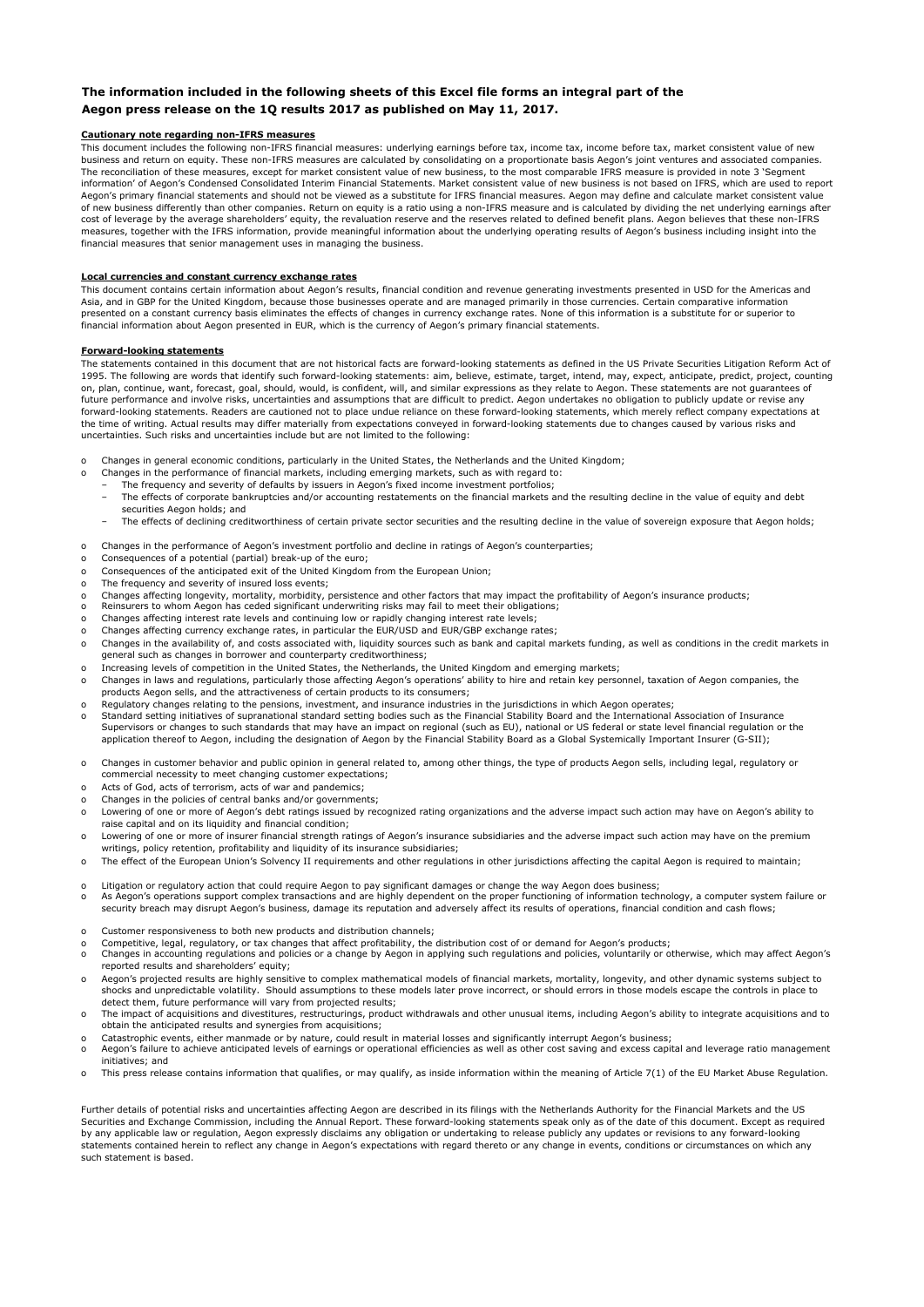| Key performance indicators              |                |         |         |      |         |      |
|-----------------------------------------|----------------|---------|---------|------|---------|------|
| 12<br><b>EUR</b> millions               | Notes          | 10 2017 | 10 2016 | $\%$ | 40 2016 | $\%$ |
| Underlying earnings before tax          | 1              | 488     | 462     | 6    | 554     | (12) |
| Net income / (loss)                     |                | 378     | 143     | 164  | 470     | (20) |
| <b>Sales</b>                            | $\overline{2}$ | 3,942   | 3,560   | 11   | 2,727   | 45   |
| Market consistent value of new business | 3              | 172     | 133     | 30   | 118     | 45   |
| Return on equity                        | 4              | 7.2%    | 7.3%    | (1)  | 10.5%   | (31) |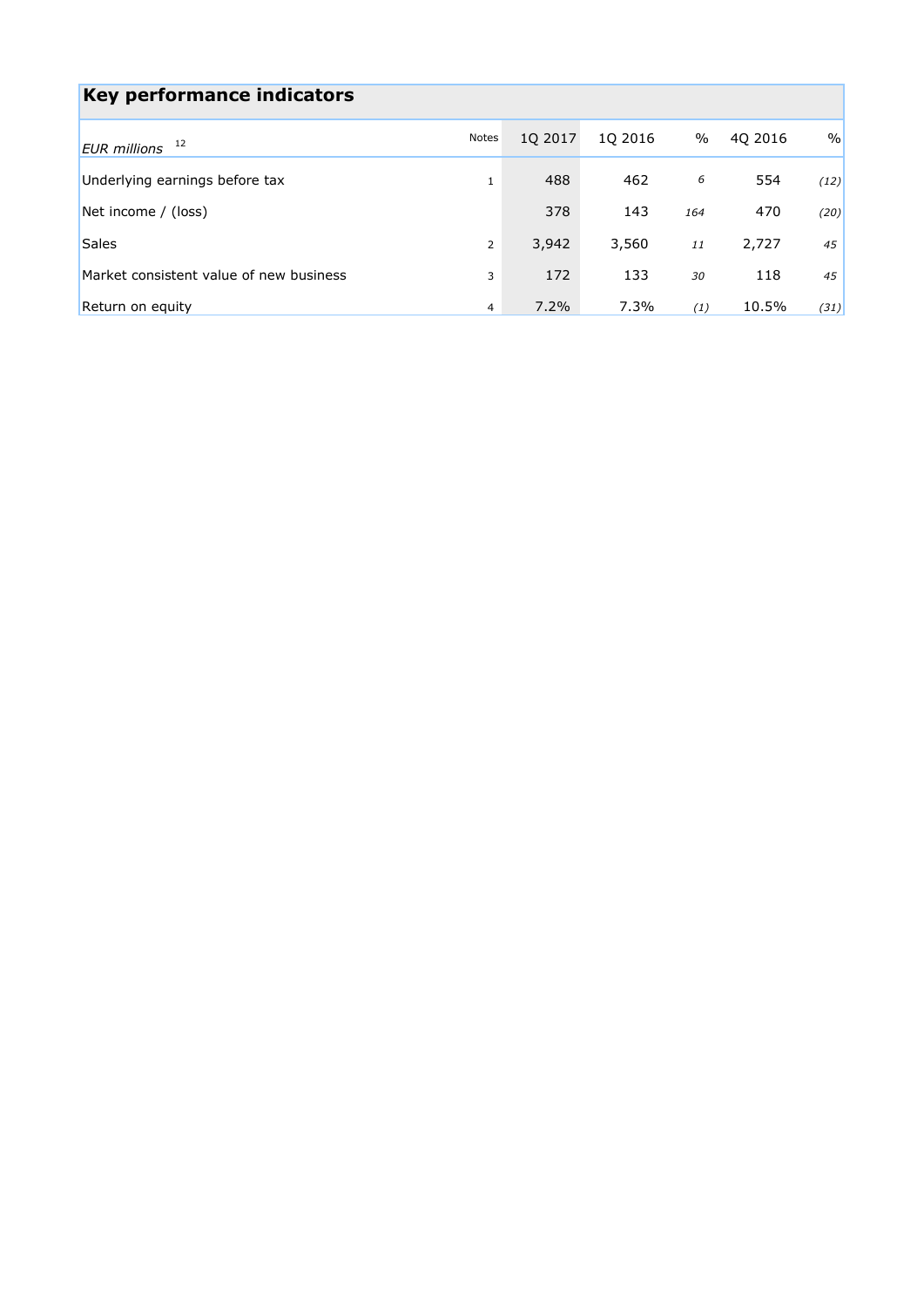| <b>Financial overview</b>                            |          |                          |                  |          |                |
|------------------------------------------------------|----------|--------------------------|------------------|----------|----------------|
| <b>EUR</b> millions<br>Notes                         | 1Q 2017  | 1Q 2016                  | $\frac{0}{0}$    | 4Q 2016  | $\%$           |
| Underlying earnings before tax                       |          |                          |                  |          |                |
| Americas                                             | 313      | 283                      | 10               | 388      | (19)           |
| Europe                                               | 169      | 169                      | $\overline{a}$   | 174      | (3)            |
| Asia                                                 | 12       | $\overline{\phantom{a}}$ | n.m.             | 13       | (10)           |
| <b>Asset Management</b>                              | 37       | 45                       | (17)             | 35       | $\overline{z}$ |
| Holding and other                                    | (44)     | (36)                     | (20)             | (57)     | 23             |
| Underlying earnings before tax                       | 488      | 462                      | 6                | 554      | (12)           |
| Fair value items                                     | (53)     | (358)                    | 85               | (13)     | n.m.           |
| Realized gains / (losses) on investments             | 76       | 54                       | 41               | 36       | 114            |
| Net impairments                                      | (11)     | (36)                     | 69               | (1)      | n.m.           |
| Other income / (charges)                             | 6        | (6)                      | n.m.             | (38)     | n.m.           |
| Run-off businesses                                   | 31       | 28                       | 9                | (1)      | n.m.           |
| Income before tax                                    | 536      | 145                      | n.m.             | 536      |                |
| Income tax                                           | (159)    | (1)                      | n.m.             | (66)     | (140)          |
| Net income / (loss)                                  | 378      | 143                      | 164              | 470      | (20)           |
| Net underlying earnings                              | 350      | 352                      | (1)              | 471      | (26)           |
| Commissions and expenses                             | 1,666    | 1,744                    | (4)              | 1,726    | (3)            |
| of which operating expenses<br>9                     | 983      | 960                      | 2                | 978      |                |
|                                                      |          |                          |                  |          |                |
| Gross deposits (on and off balance)<br>10            |          |                          |                  |          |                |
| Americas                                             | 12,835   | 13,472                   | (5)              | 8,769    | 46             |
| Europe                                               | 10,054   | 3,441                    | 192              | 3,474    | 189            |
| Asia                                                 | 73       | 73                       | $\omega$         | 54       | 34             |
| <b>Asset Management</b>                              | 11,006   | 13,092                   | (16)             | 10,326   | $\overline{z}$ |
| <b>Total gross deposits</b>                          | 33,969   | 30,078                   | 13               | 22,625   | 50             |
| Net deposits (on and off balance)<br>10              |          |                          |                  |          |                |
| Americas                                             | (406)    | 4,825                    | n.m.             | (2,073)  | 80             |
| Europe                                               | 774      | 731                      | 6                | 411      | 88             |
| Asia                                                 | 55       | 59                       | (8)              | 51       | $\overline{z}$ |
| Asset Management                                     | (6,260)  | 2,240                    | n.m.             | (1,702)  | n.m.           |
| Total net deposits excluding run-off businesses      | (5,837)  | 7,855                    | n.m.             | (3, 313) | (76)           |
| Run-off businesses                                   | (166)    | (240)                    | 31               | (179)    | 8              |
| Total net deposits / (outflows)                      | (6,003)  | 7,615                    | n.m.             | (3, 492) | (72)           |
| <b>New life sales</b>                                |          |                          |                  |          |                |
| Life single premiums                                 | 495      | 610                      | (19)             | 476      | $\overline{4}$ |
| Life recurring premiums annualized                   | 196      | 205                      | (4)              | 192      | $\overline{2}$ |
| Total recurring plus 1/10 single                     | 246      | 266                      | (8)              | 240      | $\mathbf{z}$   |
| <b>New life sales</b><br>10                          |          |                          |                  |          |                |
| Americas                                             | 127      | 144                      | (12)             | 133      | (5)            |
| Europe                                               | 67       | 85                       | (21)             | 75       | (11)           |
| Asia                                                 | 52       | 37                       | 41               | 32       | 66             |
| Total recurring plus 1/10 single                     | 246      | 266                      | (8)              | 240      | 2              |
| New premium production accident and health insurance | 273      | 262                      | $\boldsymbol{4}$ | 201      | 36             |
| New premium production general insurance             | 27       | 24                       | 10               | 23       | 15             |
| <b>Revenue-generating investments</b>                |          |                          |                  |          |                |
|                                                      | Mar. 31, | Dec. 31,                 |                  | Mar. 31, |                |
|                                                      |          |                          |                  |          |                |

|                                             | Mar. 31, | Dec. 31. |               | Mar. 31, |               |
|---------------------------------------------|----------|----------|---------------|----------|---------------|
|                                             | 2017     | 2016     | $\frac{0}{0}$ | 2016     | $\frac{0}{0}$ |
| Revenue-generating investments (total)      | 847,234  | 743,200  | 14            | 704,554  | 20            |
| Investments general account                 | 155,847  | 156,813  | (1)           | 162,784  | (4)           |
| Investments for account of policyholders    | 206,294  | 203,610  |               | 191,286  | 8             |
| Off balance sheet investments third parties | 485,094  | 382,776  | 27            | 350,483  | 38            |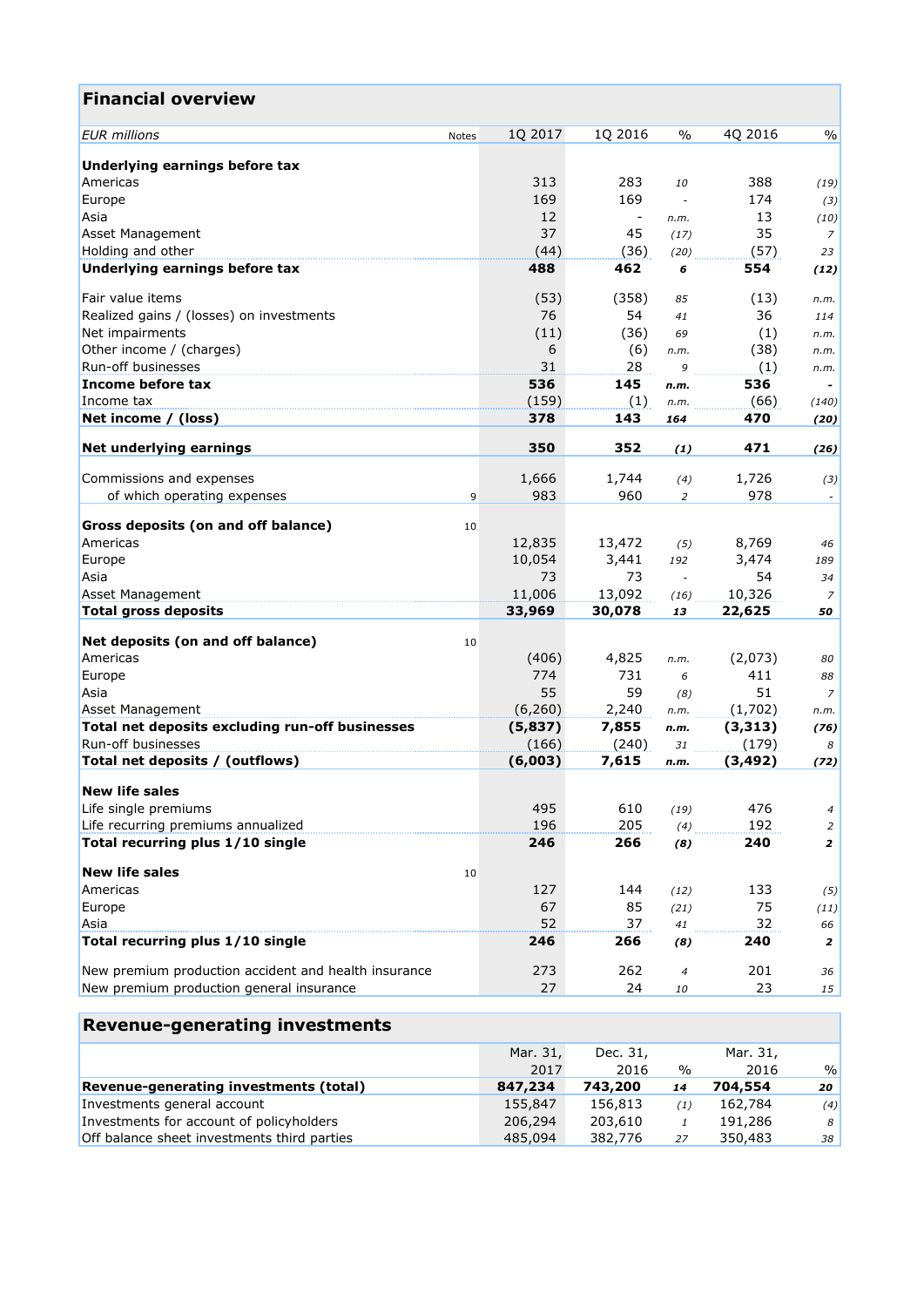| Financial overview, 1Q 2017 geographically         |          |                |      |                         |                    |       |
|----------------------------------------------------|----------|----------------|------|-------------------------|--------------------|-------|
|                                                    |          |                |      |                         | Holding,           |       |
|                                                    |          |                |      |                         | other              |       |
|                                                    |          |                |      |                         | Asset activities & |       |
| <b>EUR</b> millions                                | Americas | Europe         | Asia | Management eliminations |                    | Total |
| Underlying earnings before tax by line of business |          |                |      |                         |                    |       |
| Life                                               | 89       | 97             | 17   |                         |                    | 203   |
| Individual savings and retirement products         | 135      |                | (4)  |                         |                    | 131   |
| Pensions                                           | 89       | 53             |      |                         |                    | 142   |
| Non-life                                           |          | 12             |      |                         |                    | 12    |
| <b>Asset Management</b>                            |          |                |      | 37                      |                    | 37    |
| Other                                              |          | $\overline{ }$ | (1)  |                         | (44)               | (37)  |
| Underlying earnings before tax                     | 313      | 169            | 12   | 37                      | (44)               | 488   |
| Fair value items                                   | (20)     | (56)           |      |                         | 22                 | (53)  |
| Realized gains / (losses) on investments           | 10       | 67             | (3)  | 2                       |                    | 76    |
| Net impairments                                    | (4)      | (5)            |      |                         | (2)                | (11)  |
| Other income / (charges)                           | (2)      | 8              |      |                         |                    | 6     |
| <b>Run-off businesses</b>                          | 31       |                |      |                         |                    | 31    |
| Income before tax                                  | 328      | 183            | 10   | 39                      | (24)               | 536   |
| Income tax                                         | (86)     | (53)           | (14) | (12)                    | 6                  | (159) |
| Net income / (loss)                                | 242      | 131            | (4)  | 27                      | (18)               | 378   |
| Net underlying earnings                            | 231      | 127            | (2)  | 26                      | (32)               | 350   |

| <b>Employee numbers</b>                                              |          |          |          |
|----------------------------------------------------------------------|----------|----------|----------|
|                                                                      | Mar. 31, | Dec. 31, | Mar. 31. |
|                                                                      | 2017     | 2016     | 2016     |
| <b>Employees</b>                                                     | 29.544   | 29,380   | 29,922   |
| of which Aegon's share of employees in joint ventures and associates | 5,898    | 5,944    | 5,656    |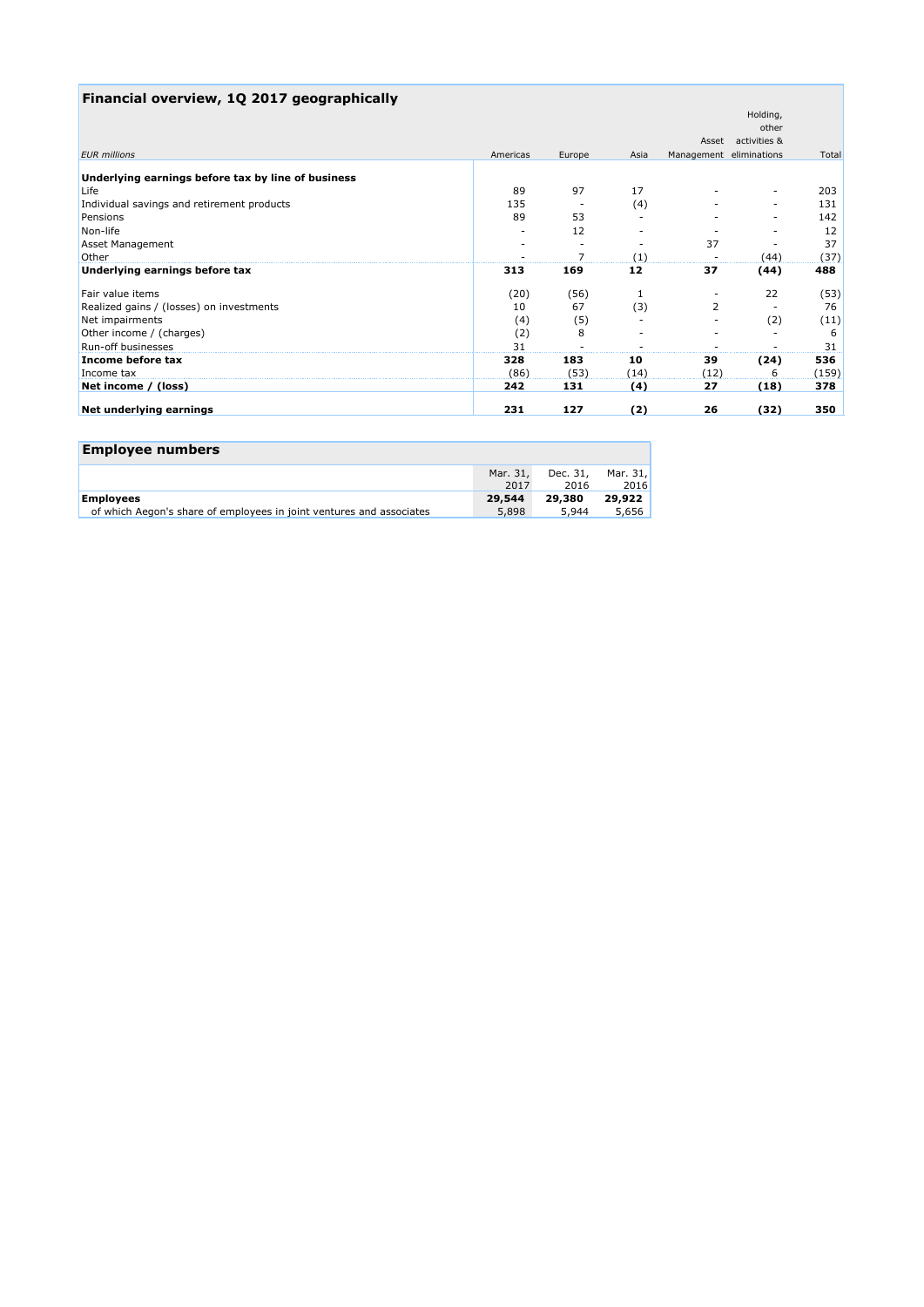| <b>Americas</b>                                         |       |              |              |                        |              |               |
|---------------------------------------------------------|-------|--------------|--------------|------------------------|--------------|---------------|
| <b>USD</b> millions                                     | Notes | 1Q 2017      | 1Q 2016      | $\%$                   | 4Q 2016      | $\frac{0}{0}$ |
| Underlying earnings before tax by line of business      |       |              |              |                        |              |               |
| Life                                                    |       | 36           | 47           | (25)                   | 81           | (56)          |
| Accident & Health                                       |       | 58           | 44           | 32                     | 87           | (34)          |
| <b>Retirement Plans</b>                                 |       | 71           | 54           | 31                     | 76           | (7)           |
| <b>Mutual Funds</b>                                     |       | 10           | 10           | $\mathbf{1}$           | 15           | (31)          |
| Variable Annuities                                      |       | 86           | 81           | $\overline{z}$         | 104          |               |
| <b>Fixed Annuities</b>                                  |       | 49           | 52           |                        | 34           | (17)          |
|                                                         |       |              |              | (6)                    |              | 43            |
| <b>Stable Value Solutions</b>                           |       | 23           | 24           | (2)                    | 24           | (4)           |
| Latin America<br>Underlying earnings before tax         |       | 333          | 312          | n.m.<br>$\overline{z}$ | 422          | (61)<br>(21)  |
|                                                         |       |              |              |                        |              |               |
| Fair value items                                        |       | (21)         | (242)        | 91                     | (248)        | 91            |
| Realized gains / (losses) on investments                |       | 11           | 37           | (70)                   | (20)         | n.m.          |
| Net impairments                                         |       | (4)          | (35)         | 88                     | 6            | n.m.          |
| Other income / (charges)                                |       | (3)          | (6)          | 58                     | (29)         | 91            |
| Run-off businesses                                      |       | 33           | 31           | 6                      | (2)          | n.m.          |
| Income before tax                                       |       | 349          | 96           | n.m.                   | 130          | 169           |
| Income tax                                              |       | (92)         | 8            | n.m.                   | 40           | n.m.          |
| Net income / (loss)                                     |       | 257          | 104          | 147                    | 170          | 52            |
| Net underlying earnings                                 |       | 246          | 233          | 6                      | 356          | (31)          |
|                                                         |       |              |              |                        |              |               |
| Commissions and expenses<br>of which operating expenses |       | 1,058<br>448 | 1,177<br>479 | (10)<br>(7)            | 1,174<br>475 | (10)          |
|                                                         |       |              |              |                        |              | (6)           |
| Gross deposits (on and off balance) by line of business | 10    |              |              |                        |              |               |
| Life                                                    |       | 2            | 3            | (27)                   | 2            | (16)          |
| <b>Retirement Plans</b>                                 |       | 11,371       | 11,794       | (4)                    | 7,111        | 60            |
| <b>Mutual Funds</b>                                     |       | 1,323        | 1,773        | (25)                   | 1,296        | 2             |
| Variable Annuities                                      |       | 877          | 1,212        | (28)                   | 945          | (7)           |
| <b>Fixed Annuities</b>                                  |       | 90           | 67           | 34                     | 55           | 63            |
| Latin America                                           |       | 3            | 2            | 41                     | 3            | 16            |
| <b>Total gross deposits</b>                             |       | 13,666       | 14,850       | (8)                    | 9,411        | 45            |
|                                                         |       |              |              |                        |              |               |
| Net deposits (on and off balance) by line of business   | 10    |              |              |                        |              |               |
| Life                                                    |       | (8)          | (8)          | 3                      | (7)          | (15)          |
| <b>Retirement Plans</b>                                 |       | 627          | 5,249        | (88)                   | (1,278)      | n.m.          |
| <b>Mutual Funds</b>                                     |       | (274)        | 266          | n.m.                   | (418)        | 35            |
| Variable Annuities                                      |       | (459)        | 165          | n.m.                   | (292)        | (58)          |
| <b>Fixed Annuities</b>                                  |       | (319)        | (354)        | 10                     | (308)        | (4)           |
| Latin America                                           |       | 1            | $\mathbf{1}$ | (3)                    | (1)          | n.m.          |
| Total net deposits excluding run-off businesses         |       | (432)        | 5,318        | n.m.                   | (2,304)      | 81            |
| Run-off businesses                                      |       | (176)        | (264)        | 33                     | (193)        | 9             |
| Total net deposits / (outflows)                         |       | (609)        | 5,054        | n.m.                   | (2, 497)     | 76            |
|                                                         |       |              |              |                        |              |               |
| <b>New life sales</b>                                   | 10    |              |              |                        |              |               |
| Life single premiums                                    |       | 26           | 30           | (13)                   | 29           | (9)           |
| Life recurring premiums annualized                      |       | 132          | 155          | (15)                   | 141          | (6)           |
| Total recurring plus 1/10 single                        |       | 135          | 158          | (15)                   | 144          | (6)           |
| Life                                                    |       | 122          | 150          | (18)                   | 126          | (3)           |
| Latin America                                           |       | 12           | 9            | 40                     | 17           | (28)          |
| Total recurring plus 1/10 single                        |       | 135          | 158          | (15)                   | 144          | (6)           |
| New premium production accident and health insurance    |       | 267          | 271          | (2)                    | 201          | 33            |
|                                                         |       |              |              |                        |              |               |
| <b>Revenue-generating investments</b>                   |       |              |              |                        |              |               |
|                                                         |       | Mar. 31,     | Dec. 31,     |                        | Mar. 31,     |               |

|                                             | Mar. 31, | Dec. 31, |      | Mar. 31, |               |
|---------------------------------------------|----------|----------|------|----------|---------------|
|                                             | 2017     | 2016     | $\%$ | 2016     | $\frac{0}{c}$ |
| Revenue-generating investments (total)      | 477,965  | 464,595  | з    | 454,510  | 5             |
| Investments general account                 | 98,971   | 98,145   |      | 100,963  | (2)           |
| Investments for account of policyholders    | 117,032  | 113,223  |      | 110,098  | 6             |
| Off balance sheet investments third parties | 261,962  | 253,227  |      | 243,449  | 8             |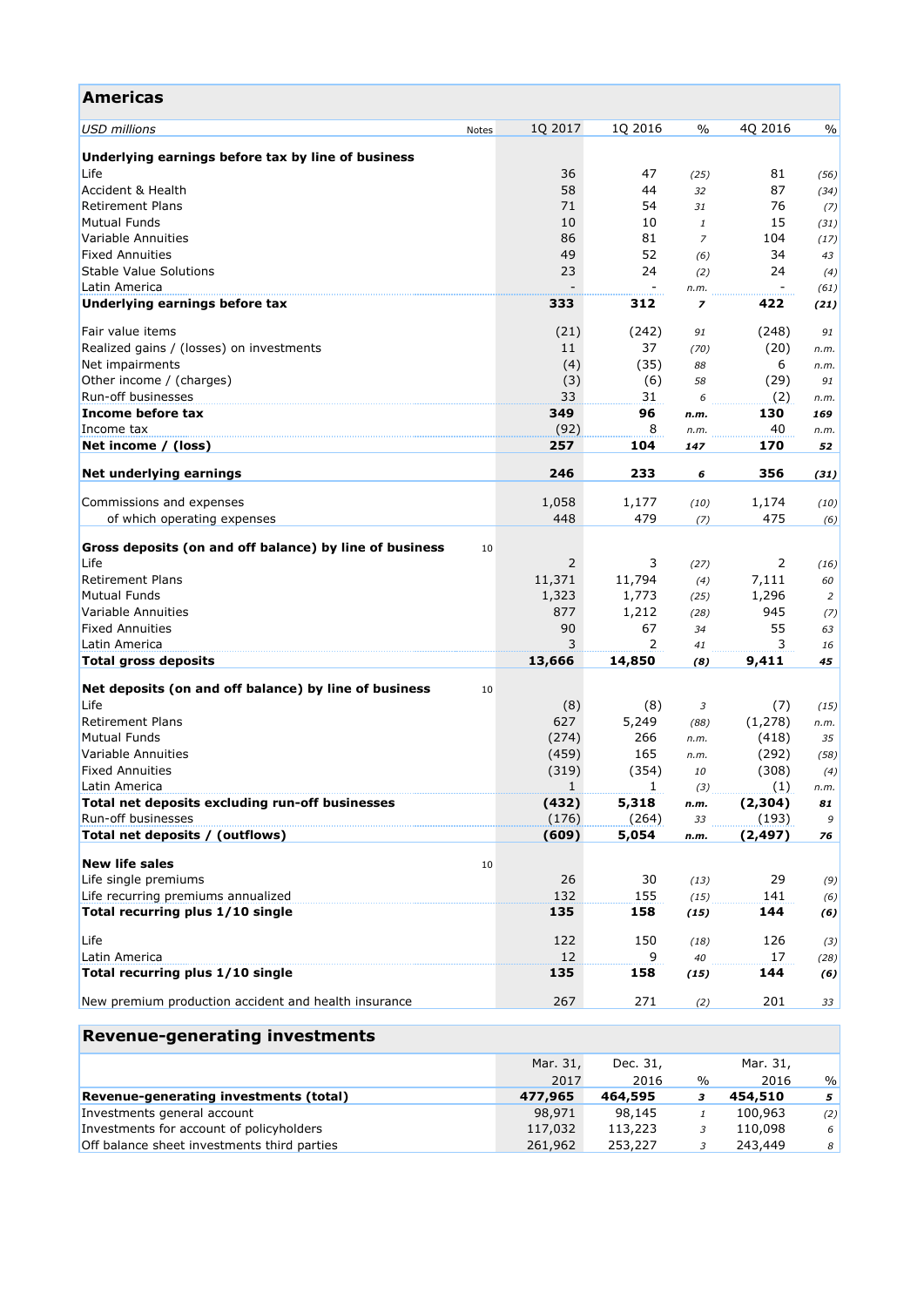| <b>Europe</b>                                        |         |              |               |         |               |
|------------------------------------------------------|---------|--------------|---------------|---------|---------------|
| <b>EUR</b> millions<br>Notes                         | 1Q 2017 | 1Q 2016      | $\frac{0}{0}$ | 4Q 2016 | $\frac{0}{0}$ |
| Underlying earnings before tax                       |         |              |               |         |               |
| The Netherlands                                      | 118     | 128          | (8)           | 134     | (12)          |
| United Kingdom                                       | 33      | 23           | 45            | 23      | 42            |
| Central & Eastern Europe                             | 17      | 15           | 19            | 14      | 24            |
| Spain & Portugal                                     | 1       | 3            | (72)          | 3       | (71)          |
| Underlying earnings before tax                       | 169     | 169          |               | 174     | (3)           |
| Fair value items                                     | (56)    | (71)         | 21            | 171     | n.m.          |
| Realized gains / (losses) on investments             | 67      | 17           | n.m.          | 52      | 28            |
| Net impairments                                      | (5)     | 1            | n.m.          | (1)     | n.m.          |
| Other income / (charges)<br>5                        | 8       | $\mathbf{1}$ | n.m.          | (9)     | n.m.          |
| Income before tax                                    | 183     | 116          | 57            | 387     | (53)          |
| Income tax                                           | (53)    | (17)         | n.m.          | (81)    | 35            |
| Net income / (loss)                                  | 131     | 99           | 32            | 306     | (57)          |
| Net underlying earnings                              | 127     | 138          | (8)           | 161     | (21)          |
| Commissions and expenses                             | 539     | 545          | (1)           | 494     | 9             |
| of which operating expenses                          | 395     | 360          | 10            | 363     | 9             |
| Gross deposits (on and off balance)<br>10            |         |              |               |         |               |
| The Netherlands                                      | 2,022   | 1,856        | 9             | 1,901   | 6             |
| United Kingdom                                       | 7,957   | 1,519        | n.m.          | 1,486   | n.m.          |
| Central & Eastern Europe                             | 69      | 61           | 13            | 74      | (7)           |
| Spain & Portugal                                     | 7       | 6            | 17            | 13      | (50)          |
| <b>Total gross deposits</b>                          | 10,054  | 3,441        | 192           | 3,474   | 189           |
| Net deposits (on and off balance)<br>10              |         |              |               |         |               |
| The Netherlands                                      | 411     | 782          | (47)          | 393     | 5             |
| United Kingdom                                       | 313     | (93)         | n.m.          | (44)    | n.m.          |
| Central & Eastern Europe                             | 46      | 40           | 15            | 52      | (12)          |
| Spain & Portugal                                     | 4       | 2            | 86            | 10      | (62)          |
| Total net deposits / (outflows)                      | 774     | 731          | 6             | 411     | 88            |
| <b>New life sales</b><br>6, 10                       |         |              |               |         |               |
| Life single premiums                                 | 230     | 353          | (35)          | 234     | (2)           |
| Life recurring premiums annualized                   | 44      | 50           | (12)          | 52      | (15)          |
| Total recurring plus 1/10 single                     | 67      | 85           | (21)          | 75      | (11)          |
| Life                                                 | 50      | 59           | (15)          | 53      | (6)           |
| Pensions                                             | 17      | 26           | (36)          | 22      | (24)          |
| Total recurring plus 1/10 single                     | 67      | 85           | (21)          | 75      | (11)          |
| The Netherlands                                      | 28      | 38           | (27)          | 28      |               |
| United Kingdom                                       | 8       | 18           | (54)          | 10      | (17)          |
| Central & Eastern Europe                             | 20      | 19           | 5             | 26      | (25)          |
| Spain & Portugal                                     | 11      | 10           | 14            | 11      | (1)           |
| Total recurring plus 1/10 single                     | 67      | 85           | (21)          | 75      | (11)          |
| New premium production accident and health insurance | 17      | 10           | 78            | 11      | 62            |
| New premium production general insurance             | 27      | 24           | 10            | 23      | 15            |
| <b>Revenue-generating investments</b>                |         |              |               |         |               |

|                                             | Mar. 31, | Dec. 31, |               | Mar. 31, |      |
|---------------------------------------------|----------|----------|---------------|----------|------|
|                                             | 2017     | 2016     | $\frac{0}{0}$ | 2016     | $\%$ |
| Revenue-generating investments (total)      | 267,308  | 164,487  | 63            | 172,554  | 55   |
| Investments general account                 | 57,857   | 58,264   | (1)           | 69,530   | (17) |
| Investments for account of policyholders    | 96,883   | 96,276   |               | 94,682   | 2    |
| Off balance sheet investments third parties | 112,568  | 9,946    | n.m.          | 8,342    | n.m. |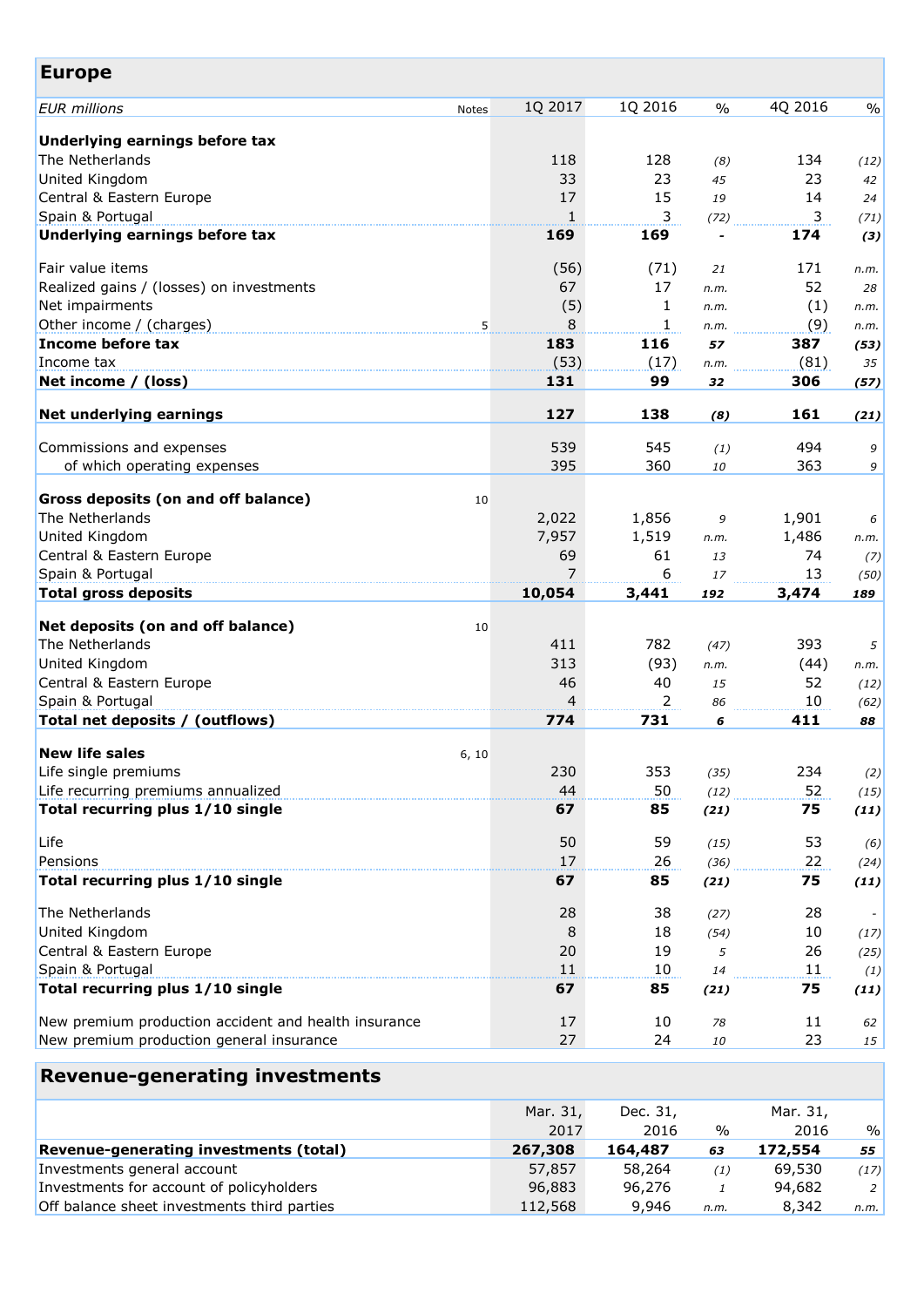| Europe Segments, 1Q 2017 geographically                              |                |         |                      |          |        |
|----------------------------------------------------------------------|----------------|---------|----------------------|----------|--------|
|                                                                      | The            | United  | Central &<br>Eastern | Spain &  |        |
| <b>EUR</b> millions                                                  | Netherlands    | Kingdom | Europe               | Portugal | Europe |
| Underlying earnings before tax<br>geographically by line of business |                |         |                      |          |        |
| Life                                                                 | 78             | 15      | 6                    | (2)      | 97     |
| Pensions<br>13                                                       | 32             | 18      | 3                    |          | 53     |
| Non-life                                                             | 1              |         | 9                    | 3        | 12     |
| Other                                                                | $\overline{7}$ |         |                      |          | 7      |
| Underlying earnings before tax                                       | 118            | 33      | 17                   | 1        | 169    |
| Fair value items                                                     | (35)           | (21)    |                      |          | (56)   |
| Realized gains / (losses) on investments                             | 62             | 3       | 1.                   |          | 67     |
| Impairment charges                                                   | (7)            |         | (1)                  |          | (7)    |
| Impairment reversals                                                 | 3              |         |                      |          | 3      |
| Other income / (charges)                                             | 5              | 8       |                      |          |        |
| Income / (loss) before tax                                           | 141            | 24      | 18                   | 1        | 183    |
| Income tax (expense) / benefit                                       | (30)           | (18)    | (3)                  | (2)      | (53)   |
| Net income / (loss)                                                  | 111            | 6       | 15                   | (1)      | 131    |
| Net underlying earnings                                              | 91             | 22      | 15                   | (1)      | 127    |
| Commissions and expenses                                             | 242            | 184     | 63                   | 50       | 539    |
| of which operating expenses                                          | 207            | 130     | 36                   | 22       | 395    |

| Europe Segments, 1Q 2016 geographically  |                           |                   |                   |                     |        |
|------------------------------------------|---------------------------|-------------------|-------------------|---------------------|--------|
|                                          |                           |                   | Central &         |                     |        |
| <b>EUR millions</b>                      | The<br><b>Netherlands</b> | United<br>Kingdom | Eastern<br>Europe | Spain &<br>Portugal | Europe |
|                                          |                           |                   |                   |                     |        |
| Underlying earnings before tax           |                           |                   |                   |                     |        |
| geographically by line of business       |                           |                   |                   |                     |        |
| Life                                     | 79                        | 21                | 3                 |                     | 103    |
| Pensions                                 | 47                        | 2                 | 2                 |                     | 51     |
| Non-life                                 | (6)                       |                   | 9                 | 3                   | 6      |
| Other                                    | 9                         |                   |                   |                     | 9      |
| Underlying earnings before tax           | 128                       | 23                | 15                | 3                   | 169    |
| Fair value items                         | (105)                     | 34                |                   |                     | (71)   |
| Realized gains / (losses) on investments | 18                        | 1                 |                   | (1)                 | 17     |
| Impairment charges                       | (5)                       |                   | 2                 |                     | (3)    |
| Impairment reversals                     | 4                         |                   |                   |                     | 4      |
| Other income / (charges)                 | 5                         |                   |                   |                     |        |
| Income / (loss) before tax               | 40                        | 58                | 16                | 2                   | 116    |
| Income tax (expense) / benefit           | (7                        | (6)               | (2)               | (2)                 | (17)   |
| Net income / (loss)                      | 33                        | 52                | 14                |                     | 99     |
| Net underlying earnings                  | 100                       | 25                | 12                | 1                   | 138    |
| Commissions and expenses                 | 259                       | 180               | 60                | 46                  | 545    |
| of which operating expenses              | 202                       | 102               | 35                | 21                  | 360    |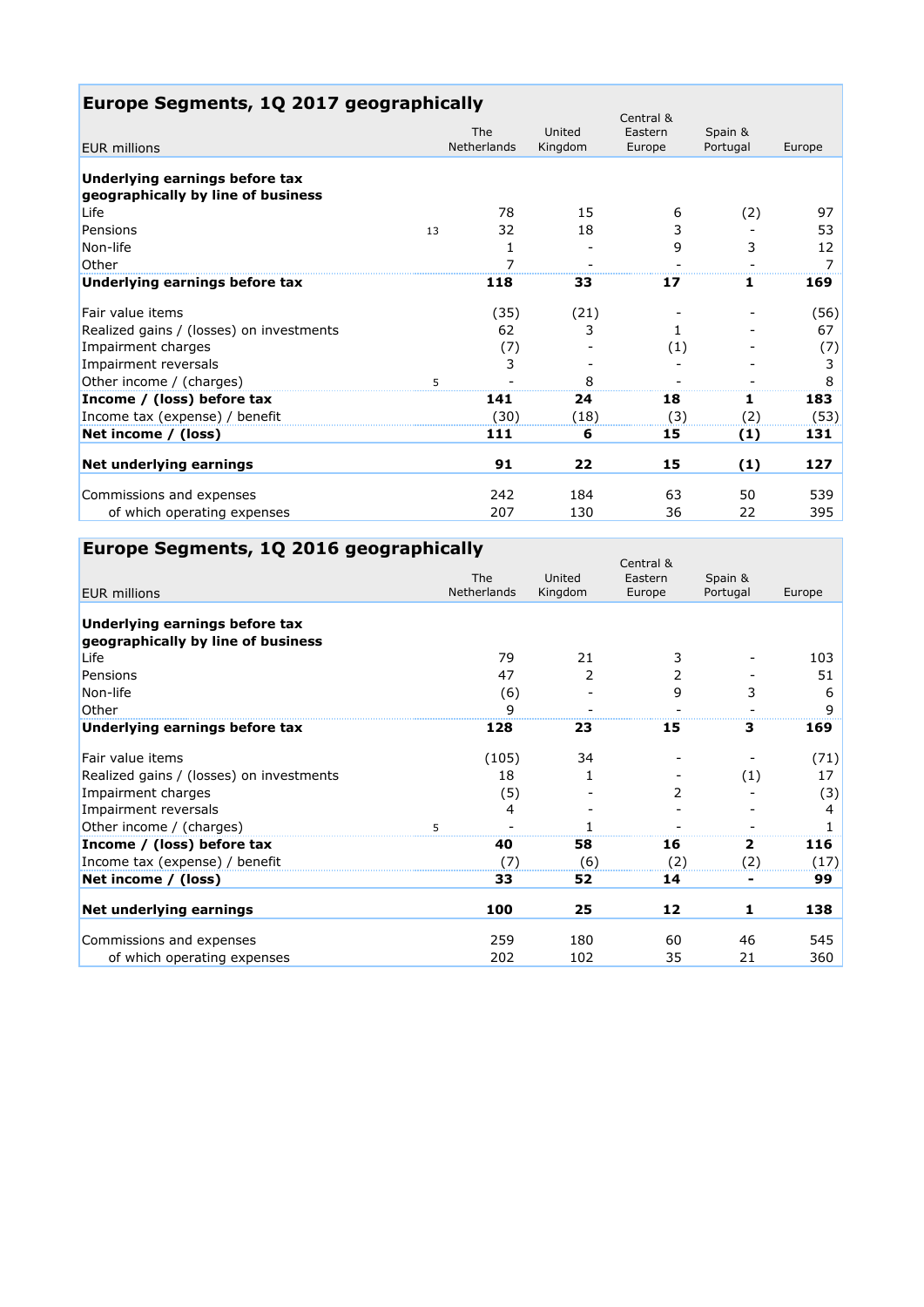| Asia                                                 |       |                    |                         |                |                                |                |
|------------------------------------------------------|-------|--------------------|-------------------------|----------------|--------------------------------|----------------|
| <b>USD millions</b>                                  | Notes | 1Q 2017            | 1Q 2016                 | $\%$           | 4Q 2016                        | $\%$           |
|                                                      |       |                    |                         |                |                                |                |
| Underlying earnings before tax by line of business   |       |                    |                         |                |                                |                |
| High net worth businesses<br>Aegon Insights          |       | 17<br>$\mathbf{1}$ | 13                      | 29             | 23<br>$\overline{\phantom{a}}$ | (27)           |
| Stategic partnerships                                |       | (5)                | (1)<br>(11)             | n.m.<br>54     | (9)                            | n.m.<br>43     |
| Underlying earnings before tax                       |       | 13                 | 1                       | n.m.           | 15                             | (13)           |
|                                                      |       |                    |                         |                |                                |                |
| Fair value items                                     |       | $\mathbf{1}$       | 3                       | (72)           | (12)                           | n.m.           |
| Realized gains / (losses) on investments             |       | (3)                | $\overline{4}$          | n.m.           | $\mathbf{2}^{\prime}$          | n.m.           |
| Net impairments                                      |       |                    | (1)                     | n.m.           | $\overline{\phantom{a}}$       | 3              |
| Income before tax                                    |       | 10                 | $\overline{\mathbf{z}}$ | 58             | 5                              | 114            |
| Income tax                                           |       | (14)               | (5)                     | (185)          | (15)                           | 5              |
| Net income / (loss)                                  |       | (4)                | $\mathbf{z}$            | n.m.           | (10)                           | 61             |
| Net underlying earnings                              |       | (2)                | (4)                     | 51             | 1                              | n.m.           |
|                                                      |       |                    |                         |                |                                |                |
| Commissions and expenses                             |       | 61                 | 65                      | (5)            | 65                             | (6)            |
| of which operating expenses                          |       | 43                 | 43                      | $\overline{a}$ | 40                             | 6              |
| Gross deposits (on and off balance) by region        | 10    |                    |                         |                |                                |                |
| China                                                |       | 2                  | 3                       | (40)           | 3                              | (43)           |
| Japan                                                |       | 76                 | 77                      | (2)            | 55                             | 38             |
| <b>Total gross deposits</b>                          |       | 78                 | 80                      | (3)            | 58                             | 34             |
| Net deposits (on and off balance) by region          | 10    |                    |                         |                |                                |                |
| China                                                |       | $\mathbf{1}$       | 3                       | (53)           | 3                              | (60)           |
| Japan                                                |       | 57                 | 63                      | (9)            | 51                             | 11             |
| Total net deposits / (outflows)                      |       | 58                 | 65                      | (11)           | 54                             | $\overline{z}$ |
|                                                      |       |                    |                         |                |                                |                |
| <b>New life sales</b>                                | 10    |                    |                         |                |                                |                |
| Life single premiums                                 |       | 256                | 253                     | $\mathbf{1}$   | 232                            | 10             |
| Life recurring premiums annualized                   |       | 30                 | 16                      | 91             | 11                             | 180            |
| Total recurring plus 1/10 single                     |       | 56                 | 41                      | 36             | 34                             | 64             |
| High net worth businesses                            |       | 23                 | 21                      | $\overline{z}$ | 24                             | (5)            |
| Stategic partnerships                                |       | 33                 | 20                      | 66             | 10                             | n.m.           |
| Total recurring plus 1/10 single                     |       | 56                 | 41                      | 36             | 34                             | 64             |
| New premium production accident and health insurance |       | 5                  | 6                       | (15)           | 4                              | 33             |
|                                                      |       |                    |                         |                |                                |                |
| <b>Revenue-generating investments</b>                |       |                    |                         |                |                                |                |
|                                                      |       | Mar. 31,           | Dec. 31,                |                | Mar. 31,                       |                |
|                                                      |       | 2017               | 2016                    | $\%$           | 2016                           | $\frac{0}{0}$  |
| Revenue-generating investments (total)               |       | 8,719              | 8,503                   | 3              | 7,784                          | 12             |
| Investments general account                          |       | 5,668              | 5,620                   | $\mathbf{1}$   | 5,098                          | 11             |
| Off balance sheet investments third parties          |       | 3,051              | 2,883                   | 6              | 2,686                          | 14             |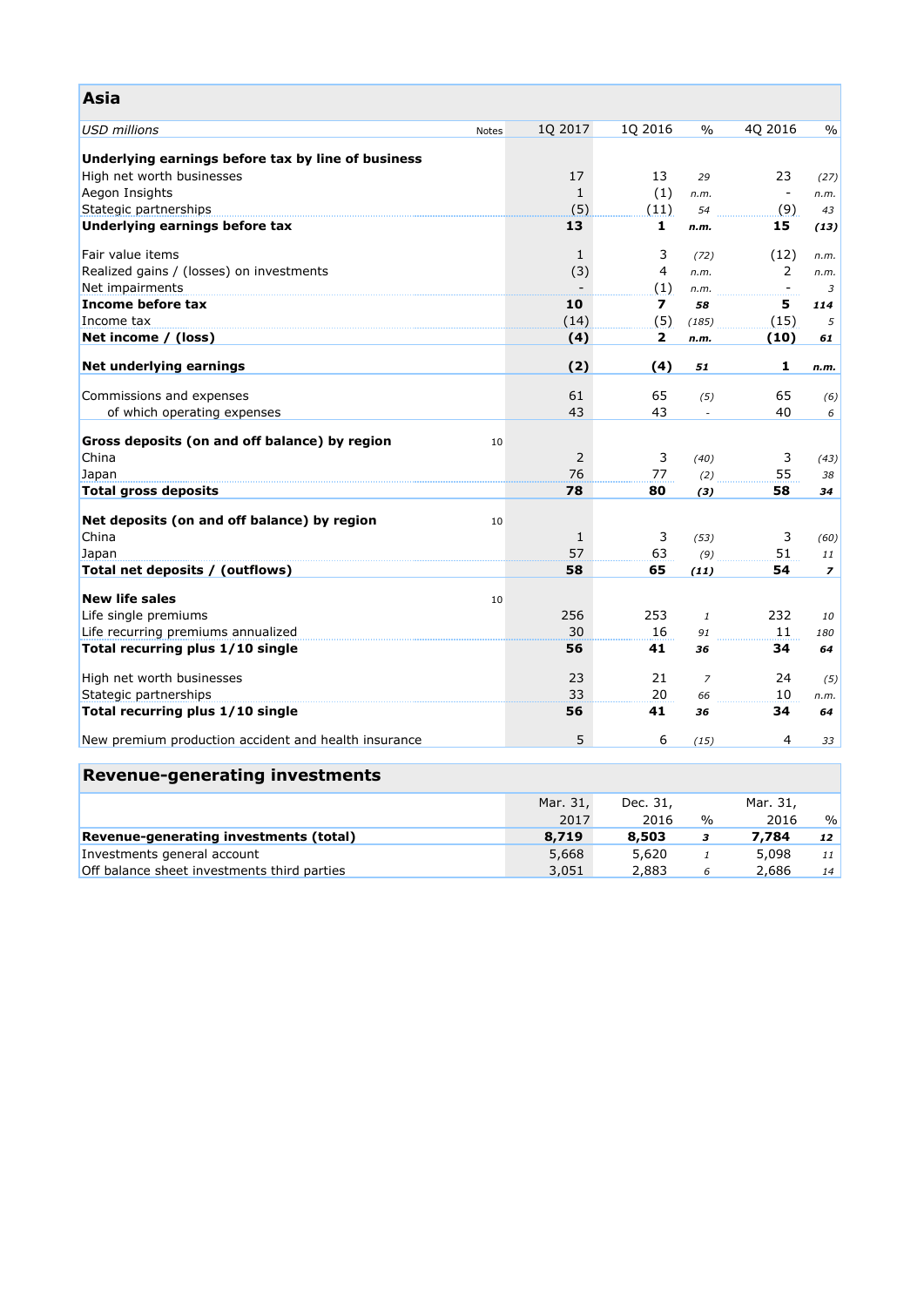| <b>Asset Management</b>                  |       |          |                          |                |                          |                |
|------------------------------------------|-------|----------|--------------------------|----------------|--------------------------|----------------|
| <b>EUR</b> millions                      | Notes | 1Q 2017  | 1Q 2016                  | $\frac{0}{0}$  | 4Q 2016                  | $\frac{0}{0}$  |
| Underlying earnings before tax by region |       |          |                          |                |                          |                |
| Americas                                 |       | 15       | 17                       | (10)           | 14                       | 12             |
| The Netherlands                          |       | 5        | $\overline{2}$           | 113            | 5                        | (14)           |
| United Kingdom                           |       | 5        | 9                        | (41)           | $\overline{7}$           | (24)           |
| Rest of World                            |       | (2)      | (2)                      | (46)           | $\overline{\phantom{a}}$ | n.m.           |
| Strategic partnerships                   |       | 14       | 18                       | (22)           | 9                        | 58             |
| Underlying earnings before tax           |       | 37       | 45                       | (17)           | 35                       | $\overline{z}$ |
|                                          |       |          |                          |                |                          |                |
| Realized gains / (losses) on investments |       | 2        | $\overline{\phantom{a}}$ | n.m.           | $\overline{\phantom{a}}$ | n.m.           |
| Net impairments                          |       |          | $\sim$                   | n.m.           | (5)                      | n.m.           |
| Other income / (charges)                 |       |          |                          | n.m.           | (1)                      | n.m.           |
| Income before tax                        |       | 39       | 45                       | (12)           | 28                       | 39             |
| Income tax                               |       | (12)     | (13)                     | $\overline{4}$ | (10)                     | (19)           |
| Net income / (loss)                      |       | 27       | 32                       | (15)           | 18                       | 51             |
| Net underlying earnings                  |       | 26       | 32                       | (20)           | 22                       | 17             |
| <b>Revenues</b>                          |       |          |                          |                |                          |                |
| Management fees                          |       | 122      | 127                      | (4)            | 127                      | (4)            |
| Performance fees                         |       | 3        | 16                       | (78)           | $\overline{7}$           | (49)           |
| Other                                    |       | 20       | 16                       | 24             | 15                       | 32             |
| Total income *                           |       | 146      | 159                      | (8)            | 149                      | (2)            |
| General account                          |       | 42       | 43                       | (2)            | 43                       | (2)            |
| Third-party                              |       | 104      | 116                      | (11)           | 106                      | (2)            |
| Of which affiliates                      |       | 25       | 29                       | (13)           | 28                       | (10)           |
| Of which other third-party               |       | 78       | 87                       | (10)           | 78                       | 1              |
| Total income *                           |       | 146      | 159                      | (8)            | 149                      | (2)            |
| <b>Operating Expenses</b>                |       | 107      | 114                      | (6)            | 115                      | (6)            |
|                                          |       |          |                          |                |                          |                |
| Cost / income ratio                      |       | 73.6%    | 71.9%                    | 2              | 77.1%                    | (4)            |
| Gross flows other third-party            |       |          |                          |                |                          |                |
| Americas                                 |       | 1,058    | 803                      | 32             | 1,320                    | (20)           |
| The Netherlands                          |       | 627      | 1,757                    | (64)           | 812                      | (23)           |
| United Kingdom                           |       | 1,453    | 1,556                    | (7)            | 847                      | 71             |
| Rest of World **                         |       | 47       | (77)                     | n.m.           | (16)                     | n.m.           |
| Strategic partnerships                   |       | 7,822    | 9,052                    | (14)           | 7,364                    | 6              |
| Gross flows other third-party            |       | 11,006   | 13,092                   | (16)           | 10,326                   | $\overline{z}$ |
|                                          |       |          |                          |                |                          |                |
| Net flows other third-party              |       |          |                          |                |                          |                |
| Americas                                 |       | 396      | (439)                    | n.m.           | (220)                    | n.m.           |
| The Netherlands                          |       | (1, 341) | 1,631                    | n.m.           | 352                      | n.m.           |
| United Kingdom                           |       | (5,450)  | 358                      | n.m.           | (323)                    | n.m.           |
| Rest of World **                         |       | 38       | (107)                    | n.m.           | 43                       | (10)           |
| Strategic partnerships                   |       | 97       | 797                      | (88)           | (1, 554)                 | n.m.           |
| Net flows other third-party              |       | (6, 260) | 2,240                    | n.m.           | (1,702)                  | n.m.           |

\* Net fees and commissions

\*\* Rest of world include intragoup eliminations from internal sub-advised agreements.

# **Assets under management**

|                               | Mar. 31, | Dec. 31, |                          | Mar. 31, |               |
|-------------------------------|----------|----------|--------------------------|----------|---------------|
|                               | 2017     | 2016     | $\%$                     | 2016     | $\frac{0}{0}$ |
| Americas                      | 124,943  | 124,993  | $\overline{\phantom{a}}$ | 125,593  | (1)           |
| The Netherlands               | 87,392   | 88,982   | (2)                      | 86,449   | 1             |
| United Kingdom                | 53,005   | 57,783   | (8)                      | 72,949   | (27)          |
| <b>Rest of World</b>          | 2,614    | 2,523    | $\overline{4}$           | 2,311    | 13            |
| Strategic partnerships        | 57,601   | 57,345   |                          | 56,801   | 1             |
| Total assets under management | 325,556  | 331,627  | (2)                      | 344,103  | (5)           |
| General account *             | 127,358  | 128,111  | (1)                      | 135,284  | (6)           |
| Third-party                   | 198,197  | 203,515  | (3)                      | 208,818  | (5)           |
| Of which affiliates *         | 72,377   | 72,626   |                          | 82,661   | (12)          |
| Of which other third-party ** | 125,821  | 130,889  | (4)                      | 126,157  | $\sim$        |

\* Please note that the numbers provided in this line are also included in other primary segments.

\*\* Includes pooled fund sales that are recognized on the balance sheet of Aegon UK. These assets are eliminated in our consolidated revenue generating investments.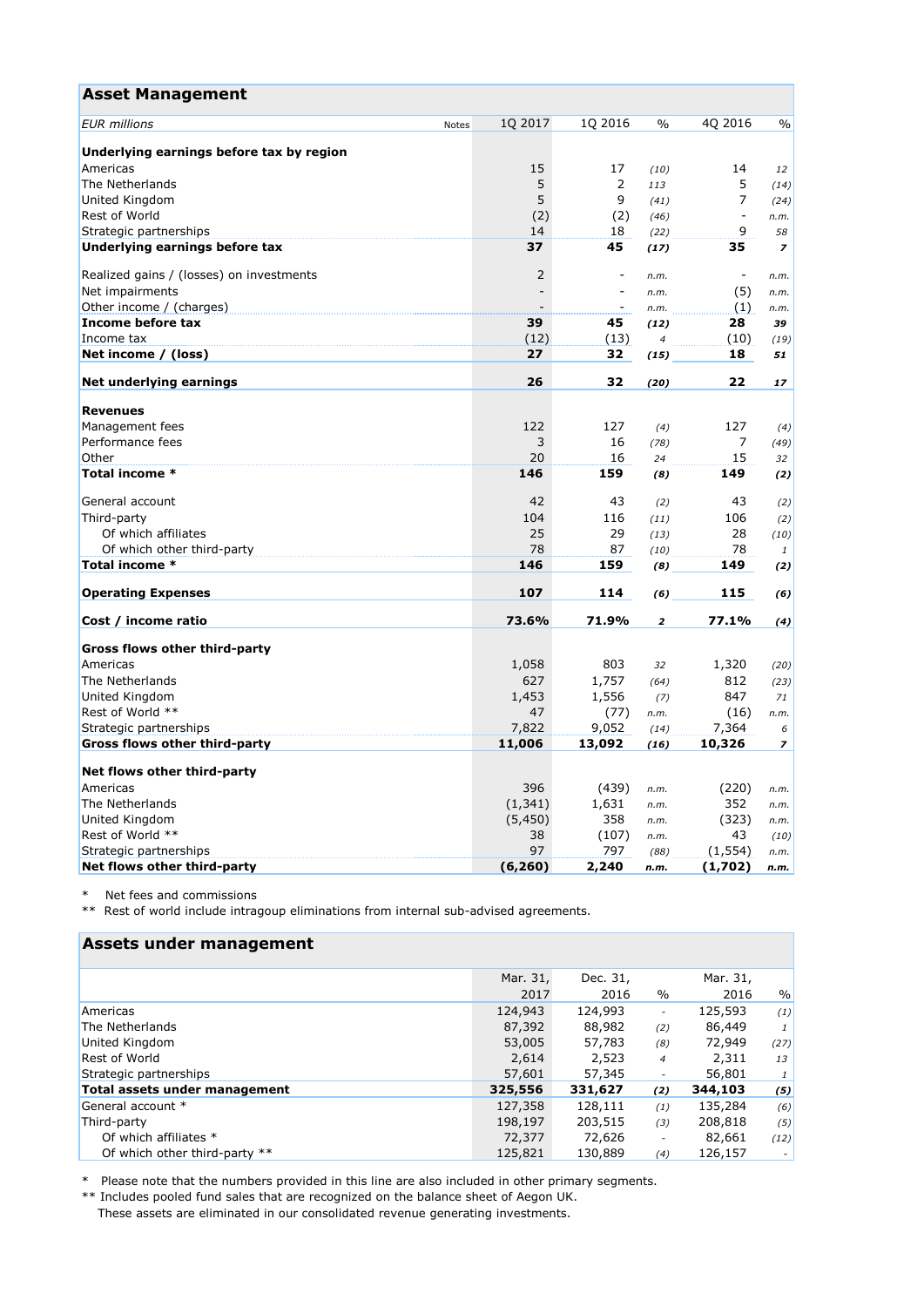| Market consistent value of new business |              |         |      |         |      |  |  |  |
|-----------------------------------------|--------------|---------|------|---------|------|--|--|--|
|                                         | <b>MCVNB</b> |         |      |         |      |  |  |  |
| EUR millions, after tax                 | 1Q 2017      | 1Q 2016 | %    | 40 2016 | $\%$ |  |  |  |
|                                         |              |         |      |         |      |  |  |  |
| Americas                                | 111          | 81      | 37   | 84      | 33   |  |  |  |
| Europe                                  | 37           | 56      | (34) | 30      | 21   |  |  |  |
| Asia                                    | 24           | (4)     | n.m. | 4       | n.m. |  |  |  |
| <b>Total</b>                            | 172          | 133     | 30   | 118     | 45   |  |  |  |

| <b>Modeled new business: APE</b> |              |         |         |                         |         |               |
|----------------------------------|--------------|---------|---------|-------------------------|---------|---------------|
|                                  |              |         |         | <b>Premium business</b> |         |               |
|                                  |              |         |         | <b>APE</b>              |         |               |
| <b>EUR</b> millions              | <b>Notes</b> | 1Q 2017 | 1Q 2016 | %                       | 4Q 2016 | $\frac{0}{0}$ |
|                                  |              |         |         |                         |         |               |
| Americas                         |              | 373     | 386     | (3)                     | 311     | 20            |
| Europe                           |              | 436     | 385     | 13                      | 352     | 24            |
| Asia                             |              | 57      | 43      | 33                      | 35      | 62            |
| <b>Total</b>                     |              | 867     | 814     | 6                       | 698     | 24            |

| <b>Modeled new business: Deposits</b> |              |         |         |                         |         |               |
|---------------------------------------|--------------|---------|---------|-------------------------|---------|---------------|
|                                       |              |         |         | <b>Deposit business</b> |         |               |
|                                       |              |         |         | <b>Deposits</b>         |         |               |
| <b>EUR</b> millions                   | <b>Notes</b> | 1Q 2017 | 1Q 2016 | $\%$                    | 4Q 2016 | $\frac{0}{0}$ |
|                                       |              |         |         |                         |         |               |
| Americas                              |              | 4,848   | 6,050   | (20)                    | 4,493   | 8             |
| Europe                                |              | 44      | 69      | (36)                    | 83      | (47)          |
| Asia                                  |              | 73      | 73      |                         | 55      | 34            |
| <b>Total</b>                          |              | 4,965   | 6,191   | (20)                    | 4,631   | $\mathbf{z}$  |

| <b>MCVNB/PVNBP summary</b> |              |                         |              |               |               |  |  |  |  |  |
|----------------------------|--------------|-------------------------|--------------|---------------|---------------|--|--|--|--|--|
|                            |              | <b>Premium business</b> |              |               |               |  |  |  |  |  |
|                            |              | <b>MCVNB</b>            | <b>PVNBP</b> | MCVNB/        | MCVNB/        |  |  |  |  |  |
|                            |              |                         |              | <b>PVNBP</b>  | <b>APE</b>    |  |  |  |  |  |
| <b>EUR</b> millions        | <b>Notes</b> | 1Q 2017                 |              | $\frac{0}{0}$ | $\frac{0}{0}$ |  |  |  |  |  |
|                            | 8            |                         |              |               |               |  |  |  |  |  |
| Americas                   |              | 80                      | 1,624        | 5.0           | 21.6          |  |  |  |  |  |
| Europe                     |              | 32                      | 3,432        | 0.9           | 7.4           |  |  |  |  |  |
| Asia                       |              | 24                      | 450          | 5.4           | 42.5          |  |  |  |  |  |
| <b>Total</b>               |              | 137                     | 5,506        | 2.5           | 15.8          |  |  |  |  |  |

|                     |              | <b>Deposit business</b> |       |                        |                    |  |  |  |
|---------------------|--------------|-------------------------|-------|------------------------|--------------------|--|--|--|
|                     | <b>MCVNB</b> |                         |       | MCVNB/<br><b>PVNBP</b> | MCVNB/<br>Deposits |  |  |  |
| <b>EUR</b> millions | Notes        | 1Q 2017                 |       | $\frac{0}{0}$          | $\frac{0}{0}$      |  |  |  |
|                     | 8            |                         |       |                        |                    |  |  |  |
| Americas            |              | 30                      | 7,860 |                        | 0.6                |  |  |  |
| Europe<br>Asia      |              | 4                       | 347   | 1.2                    | 9.5                |  |  |  |
|                     |              | -                       | 73    | (0.1)                  | (0.1)              |  |  |  |
| <b>Total</b>        |              | 35                      | 8,280 | 0.4                    | 0.7                |  |  |  |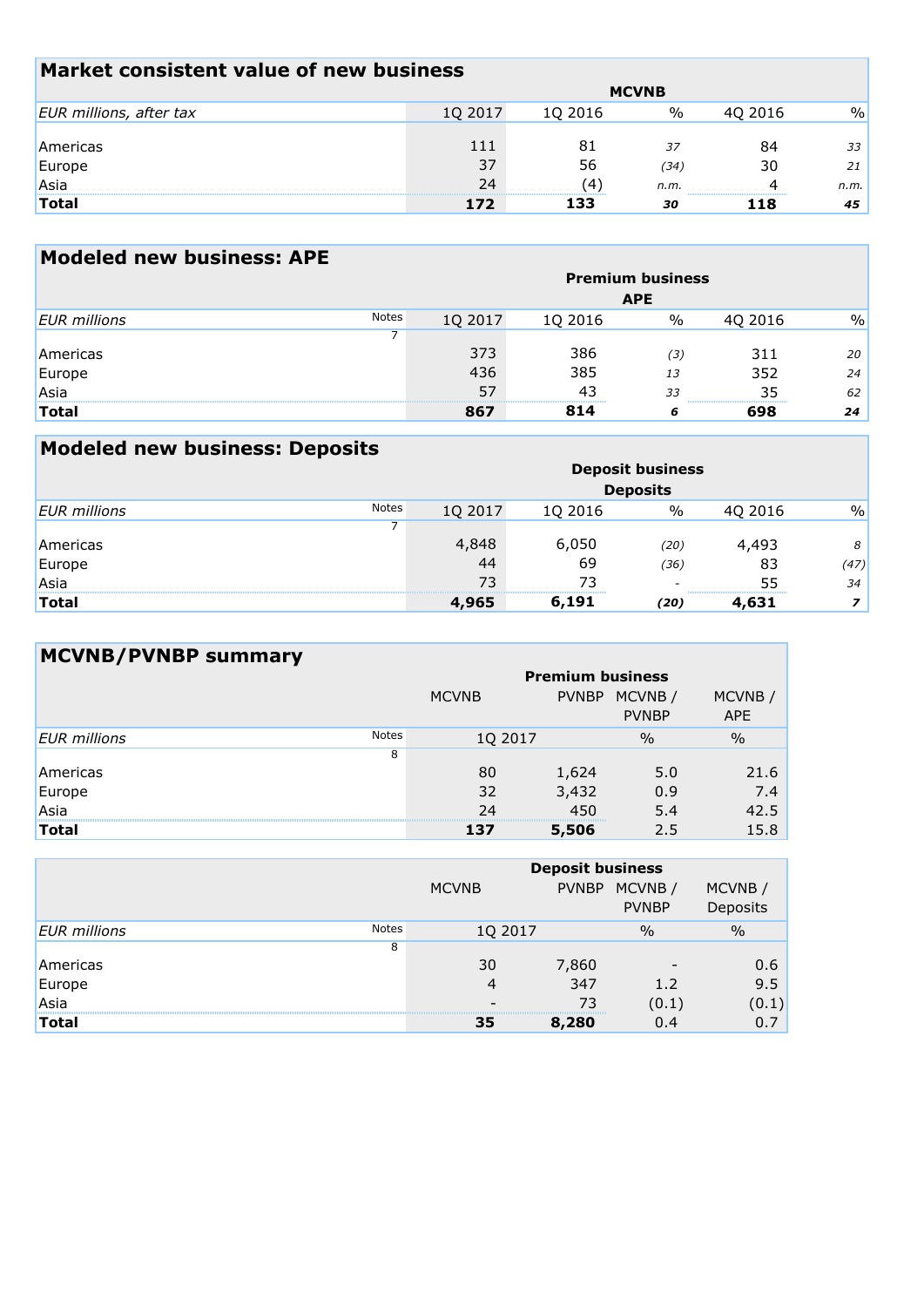### **Notes:**

1) For segment reporting purposes underlying earnings before tax, net underlying earnings, commissions and expenses, operating expenses, income tax (including joint ventures (jv's) and associated companies), income before tax (including jv's and associated companies) and market consistent value of new business are calculated by consolidating on a proportionate basis the revenues and expenses of Aegon's joint ventures and Aegon's associates. Aegon believes that these non-IFRS measures provide meaningful information about the underlying results of Aegon's business, including insight into the financial measures that Aegon's senior management uses in managing the business. Among other things, Aegon's senior management is compensated based in part on Aegon's results against targets using the non-IFRS measures presented here. While other insurers in Aegon's peer group present substantially similar non-IFRS measures, the non-IFRS measures presented in this document may nevertheless differ from the non-IFRS measures presented by other insurers. There is no standardized meaning to these measures under IFRS or any other recognized set of accounting standards. Readers are cautioned to consider carefully the different ways in which Aegon and its peers present similar information before comparing them.

Aegon believes the non-IFRS measures shown herein, when read together with Aegon's reported IFRS financial statements, provide meaningful supplemental information for the investing public to evaluate Aegon's business after eliminating the impact of current IFRS accounting policies for financial instruments and insurance contracts, which embed a number of accounting policy alternatives that companies may select in presenting their results (i.e. companies can use different local GAAPs to measure the insurance contract liability) and that can make the comparability from period to period difficult.

For a definition of underlying earnings and the reconciliation from underlying earnings before tax to income before tax, being the most comparable IFRS measure, reference is made to Note 3 "Segment information" of Aegon's condensed consolidated interim financial statements.

Aegon segment reporting is based on the businesses as presented in internal reports that are regularly reviewed by the Executive Board which is regarded as the chief operating decision maker. For Europe, the underlying businesses (the Netherlands, United Kingdom including VA Europe, Central & Eastern Europe and Spain & Portugal) are separate operating segments which under IFRS 8 cannot be aggregated, therefore further details will be provided for these operating segments in the Europe section.

- $2)$ Sales is defined as new recurring premiums plus 1/10 of single premiums plus 1/10 of gross deposits plus new premium production accident and health plus new premium production general insurance.
- 3) The present value, at point of sale, of all cashflows for new business written during the reporting period, calculated using approximate point of sale economics assumptions. Market consistent value of new business is calculated using a risk neutral approach, ignoring the investment returns expected to be earned in the future in excess of risk free rates (swap curves), with the exception of an allowance for liquidity premium. The Swap curve is extrapolated beyond the last liquid point to an ultimate forward rate. The market consistent value of new business is calculated on a post tax basis, after allowing for the time value financial options and guarentees, a market value margin for non-hedgeable non-financial risks and the costs of non-hedgeable stranded capital.
- 4) Return on equity is a ratio calculated by dividing the net underlying earnings after cost of leverage, by the average shareholders' equity excluding the revaluation reserve, cash flow hedge reserve and remeasurement to the defined benefit plans.
- 5) Included in other income/(charges) are income/charges made to policyholders with respect to income tax in the United Kingdom.
- 6) Includes production on investment contracts without a discretionary participation feature of which the proceeds are not recognized as revenues but are directly added to Aegon's investment contract liabilities for UK.
- 7)  $APE = recurring premium + 1/10 single premium.$
- 8) PVNBP: Present value of new business premiums (PVNBP) is the premiums for the new business sold during the reporting period, projected using assumptions and projection periods that are consistent with those used to calculate the market consistent value of new business, discounted back to point of sale using the swap curve (plus liquidity premium where applicable). The Swap curve is extrapolated beyond the last liquid point to an ultimate forward rate.
- 9) Reconciliation of operating expenses, used for segment reporting, to Aegon's IFRS based operating expenses.

| Operating expenses in earnings release            | 983     |
|---------------------------------------------------|---------|
| Operating expenses related to jv's and associates | (54)    |
| Operating expenses for IFRS reporting             | 930     |
| Administrative expenses                           | 339     |
| Employee expenses                                 | 590     |
|                                                   | 10 2017 |

10) New life sales, gross deposits and net deposits data include results from Aegon's joint ventures and Aegon's associates consolidated on a proportionate basis.

- 11a) Capital Generation reflects the sum of the return on free surplus, earnings on in-force business, release of required surplus on in-force business reduced by new business first year strain and required surplus on new business. Capital Generation is defined as the capital generated in a local operating unit measured as the change in the local binding capital metric (according to Aegon's Capital Policy) for that period and after investments in new business. Capital Generation is a non-IFRS financial measure that should not be confused with cash flow from operations or any other cash flow measure calculated in accordance with IFRS. Management believes that Capital Generation provides meaningful information to investors regarding capital generated on a net basis by Aegon's operating subsidiaries that may be available at the holding company. Because elements of Capital Generation are calculated in accordance with local solvency requirements rather than in accordance with any recognized body of accounting principles, there is no IFRS financial measure that is directly comparable to Capital Generation.
- 11b) The calculation of the Solvency II capital surplus and ratio are based on Solvency II requirements. For insurance entities in Solvency II equivalent regimes (United States, Bermuda and Brazil) local regulatory solvency measurements are used. Specifically, required capital for the life insurance companies in the US is calculated as two and a half times (250%) the upper end of the Company Action Level range (200% of Authorized Control Level) as applied by the National Association of Insurance Commissioners in the US. For entities in financial sectors other than the insurance sector, the solvency requirements of the appropriate regulatory framework are taken into account in the group ratio. The group ratio does not include Aegon Bank N.V. As the UK With-Profit funds is ring fenced, no surplus is taken into account regarding the UK With-Profit funds for Aegon UK and Group numbers. The results in this release are unaudited.
- 12)
- 13) As from 2017 the Cofunds business in the UK is included in this line as well.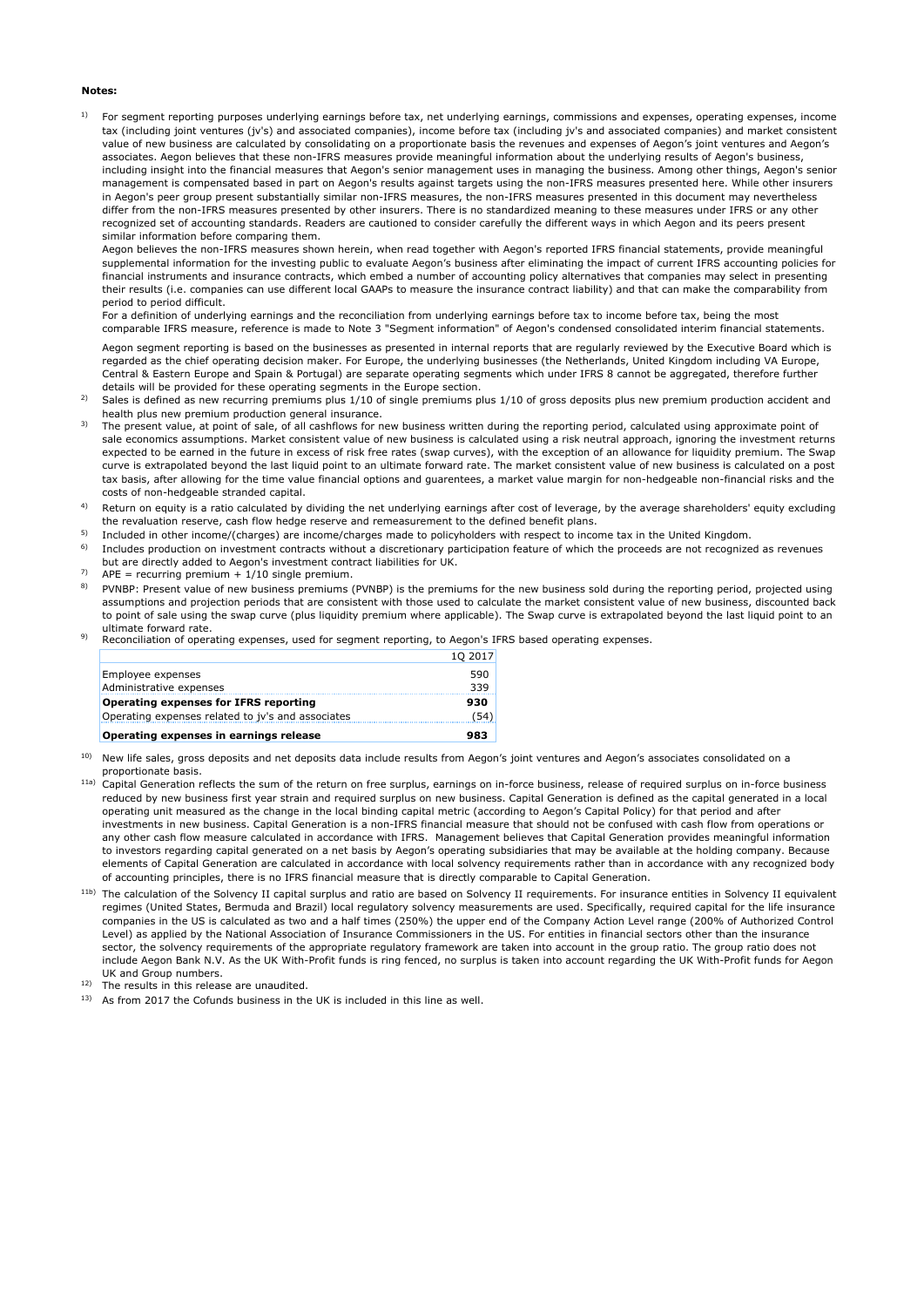## **Currencies**

Income statement items: average rate 1 EUR = USD 1.0647 (2016: USD 1.1023). Income statement items: average rate 1 EUR = GBP 0.8594 (2016: GBP 0.7698). Balance sheet items: closing rate 1 EUR = USD 1.0696 (2016: USD 1.1396; year-end 2016: USD 1.0548). Balance sheet items: closing rate 1 EUR = GBP 0.8553 (2016: GBP 0.7928; year-end 2016: GBP 0.8536).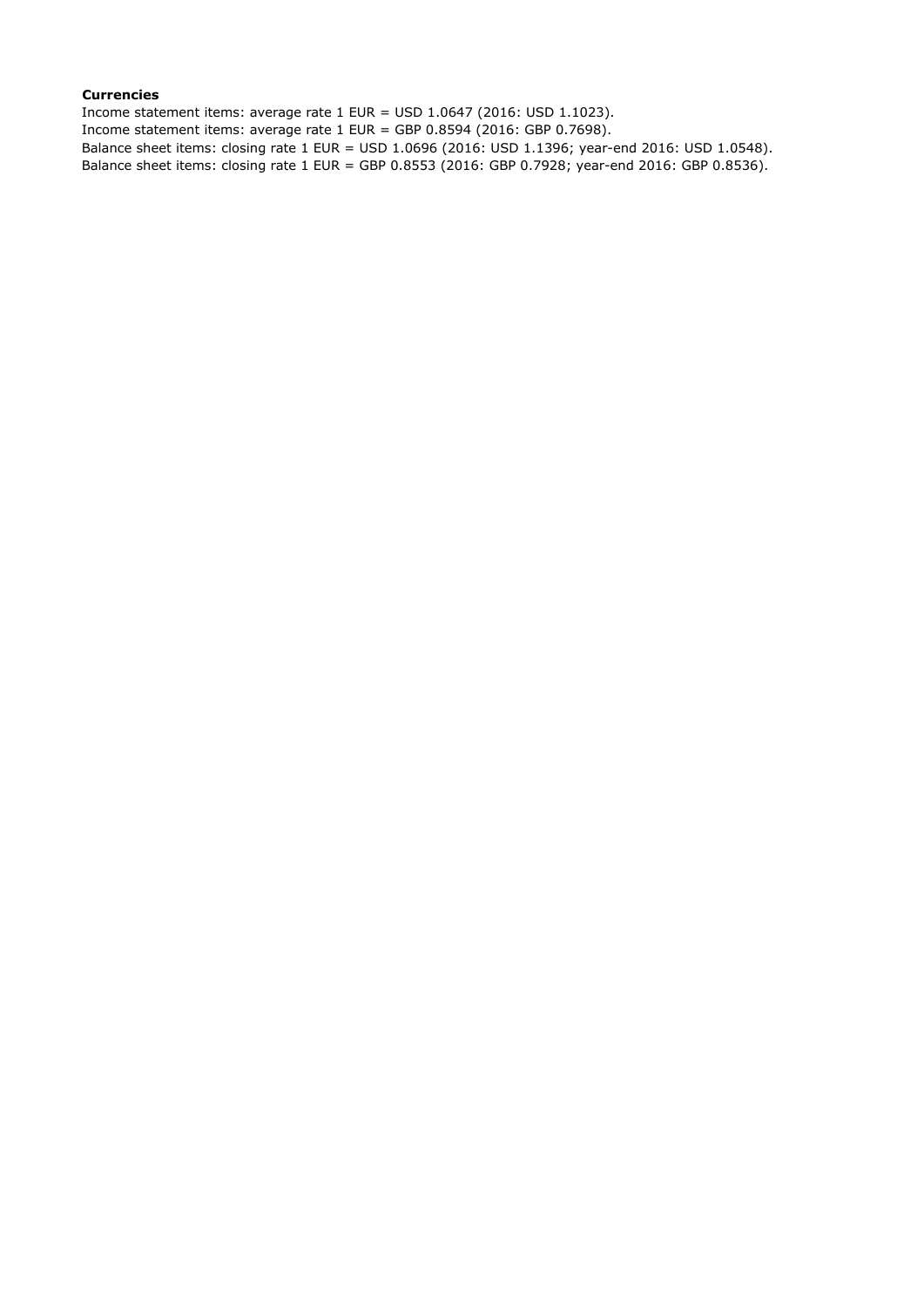| <b>Kerncijfers</b>                      |                |          |          |     |          |               |
|-----------------------------------------|----------------|----------|----------|-----|----------|---------------|
| bedragen in EUR miljoenen <sup>12</sup> | Noot           | Kw1 2017 | Kw1 2016 | %   | Kw4 2016 | $\frac{0}{0}$ |
| Onderliggend resultaat voor belastingen | $\mathbf{1}$   | 488      | 462      | 6   | 554      | (12)          |
| Nettowinst / (verlies)                  |                | 378      | 143      | 164 | 470      | (20)          |
| Verkoop                                 | $\overline{2}$ | 3,942    | 3,560    | 11  | 2,727    | 45            |
| Marktconforme waarde nieuwe productie   | 3              | 172      | 133      | 30  | 118      | 45            |
| Rendement op eigen vermogen             | 4              | 7.2%     | 7.3%     | (1) | 10.5%    | (31)          |